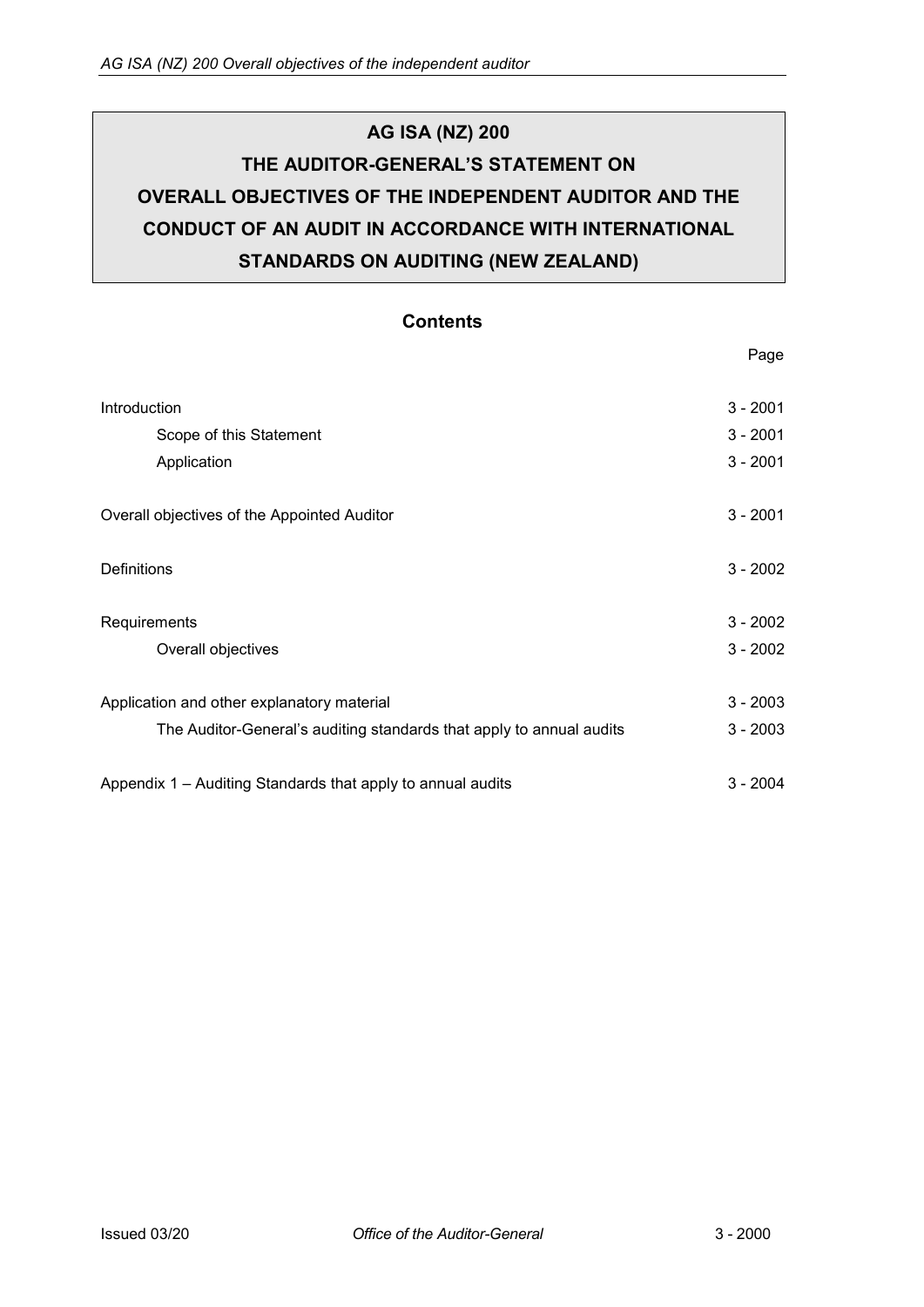# <span id="page-1-0"></span>**Introduction**

#### <span id="page-1-1"></span>**Scope of this Statement**

- 1. This Auditor-General's Auditing Statement:
	- (a) establishes the Auditor-General's objectives and requirements in relation to ISA (NZ) 200: *Overall objectives of the independent auditor and the conduct of an audit in accordance with International Standards on Auditing (New Zealand)* (ISA (NZ)  $200$ ;<sup>[1](#page-1-4)</sup> and
	- (b) provides additional guidance to reflect the public sector perspective.

#### <span id="page-1-2"></span>**Application**

- 2. Compliance with this Statement is mandatory for Appointed Auditors who carry out annual audits on behalf of the Auditor-General. This Statement requires compliance with all of the requirements of ISA (NZ) 200 and the additional requirements included in this Statement.
- 3. This Statement applies to audits of financial statements and/or performance information that have been prepared for reporting periods beginning on or after 1 April 2020, although earlier application is encouraged.

## <span id="page-1-3"></span>**Overall objectives of the Appointed Auditor**

4. In conducting an annual audit on behalf of the Auditor-General, the overall objectives of the Appointed Auditor are:

#### *Forming an opinion and reporting on the financial and performance information*

- (a) to obtain reasonable assurance about whether the information that has been audited as a whole is free from material misstatement, whether due to fraud or error, thereby enabling the Appointed Auditor to express an opinion on that information;
- (b) to report in a management letter to the entity on the information that has been audited in paragraph 4(a) and, where relevant, any observations and significant matters arising from the audit – including suggested improvements to financial and other management systems;

-

<span id="page-1-4"></span>The ISA (NZ) Auditing Standards are scoped so that they apply to audits of "historical financial information". However, for the purposes of the Auditor-General's Auditing Standards and Statements, all references to "historical financial information" should be read as the audit of "historical financial and historical performance information".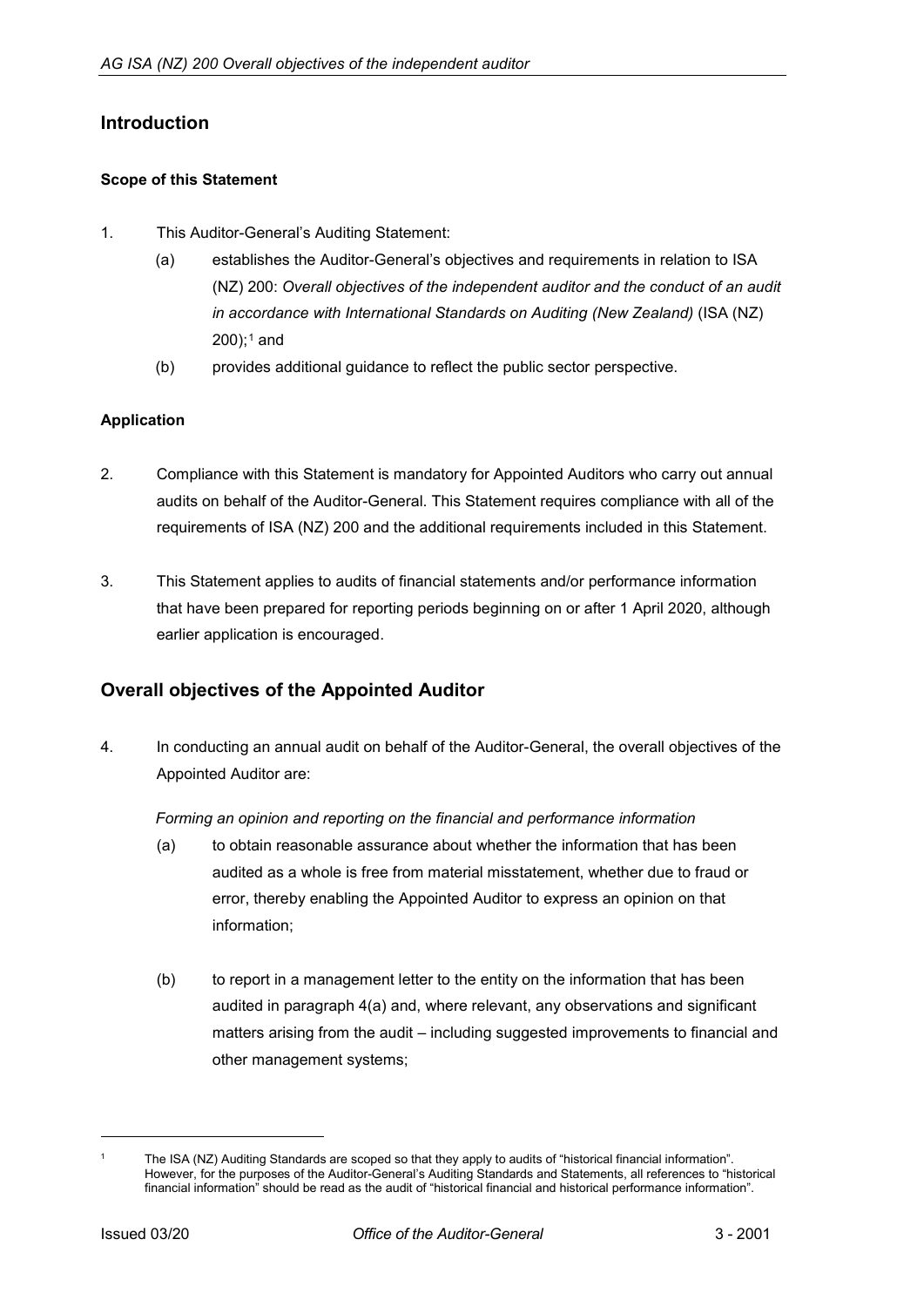*Identifying and reporting to the OAG any other issues of concern to the Auditor-General*

- (c) to identify any other issues of concern to the Auditor-General that may not have been separately reported as part of the work carried out in paragraph 4(a); and
- (d) to report on any other issues of concern to the Auditor-General, to the OAG, or to other parties as directed by the OAG.
- 5. Collectively, Appointed Auditors and their staff are the "eyes and ears" of the Auditor-General. Appointed Auditors assume a dual role of:
	- (a) expressing an opinion on an entity's financial statements and performance information; and
	- (b) maintaining an awareness of matters of financial management and accountability that may not impact on their audit report but, nonetheless, may be of concern to the Auditor-General.

# <span id="page-2-0"></span>**Definitions**

- 6. For the purpose of this Auditor-General's Auditing Statement, the defined terms have the meanings attributed:
	- (a) in the Glossary of Terms issued by the New Zealand Auditing and Assurance Standards Board (the NZAuASB glossary) of the External Reporting Board (although, where a term with a specific meaning in the New Zealand public sector differs from the NZAuASB glossary, the New Zealand public sector definition shall prevail); and
	- (b) in the Auditor-General's Glossary of Terms.

## <span id="page-2-1"></span>**Requirements**

#### <span id="page-2-2"></span>**Overall objectives**

- 7. Appointed Auditors shall carry out the annual audit to achieve the overall objectives in paragraph 4 above.
- 8. Appointed Auditors shall comply with the Auditor-General's statements and specific standards listed in Appendix 1.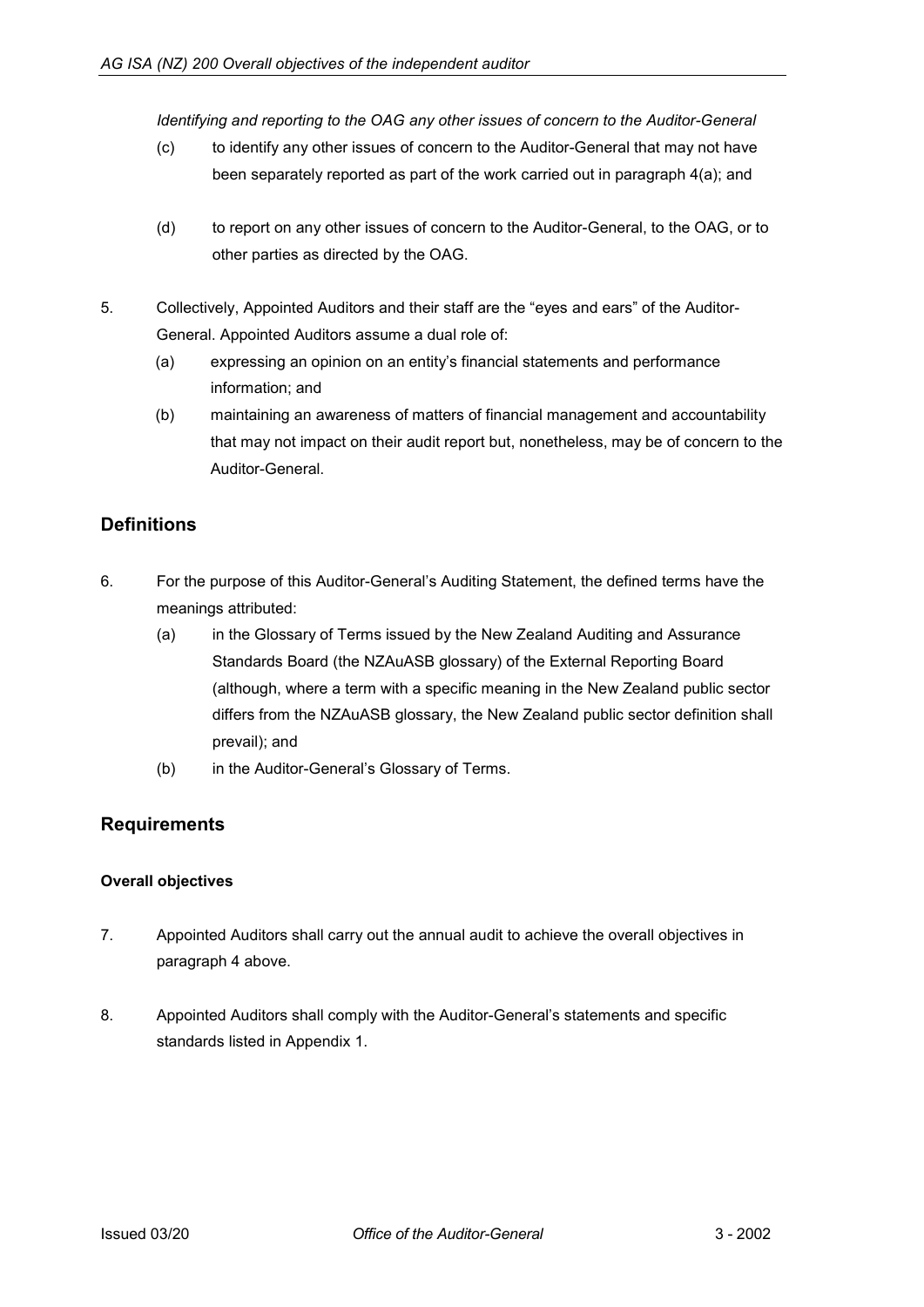# <span id="page-3-0"></span>**Application and other explanatory material**

#### <span id="page-3-1"></span>**The Auditor-General's auditing standards that apply to annual audits**

- A1 The Auditor-General has prepared statements and specific standards that apply to annual audits for the purpose of reflecting the public sector perspective, in addition to the standards issued by the External Reporting Board (the XRB) that also apply to annual audits.
- A2 Collectively, the standards issued by the XRB, together with the Auditor-General's statements and specific standards, are called the Auditor-General's Auditing Standards.
- A3 Appendix 1 outlines the Auditor-General's statements that apply to annual audits and the equivalent XRB standards. In addition, Appendix 1 also identifies the Auditor-General's specific standards that apply to annual audits.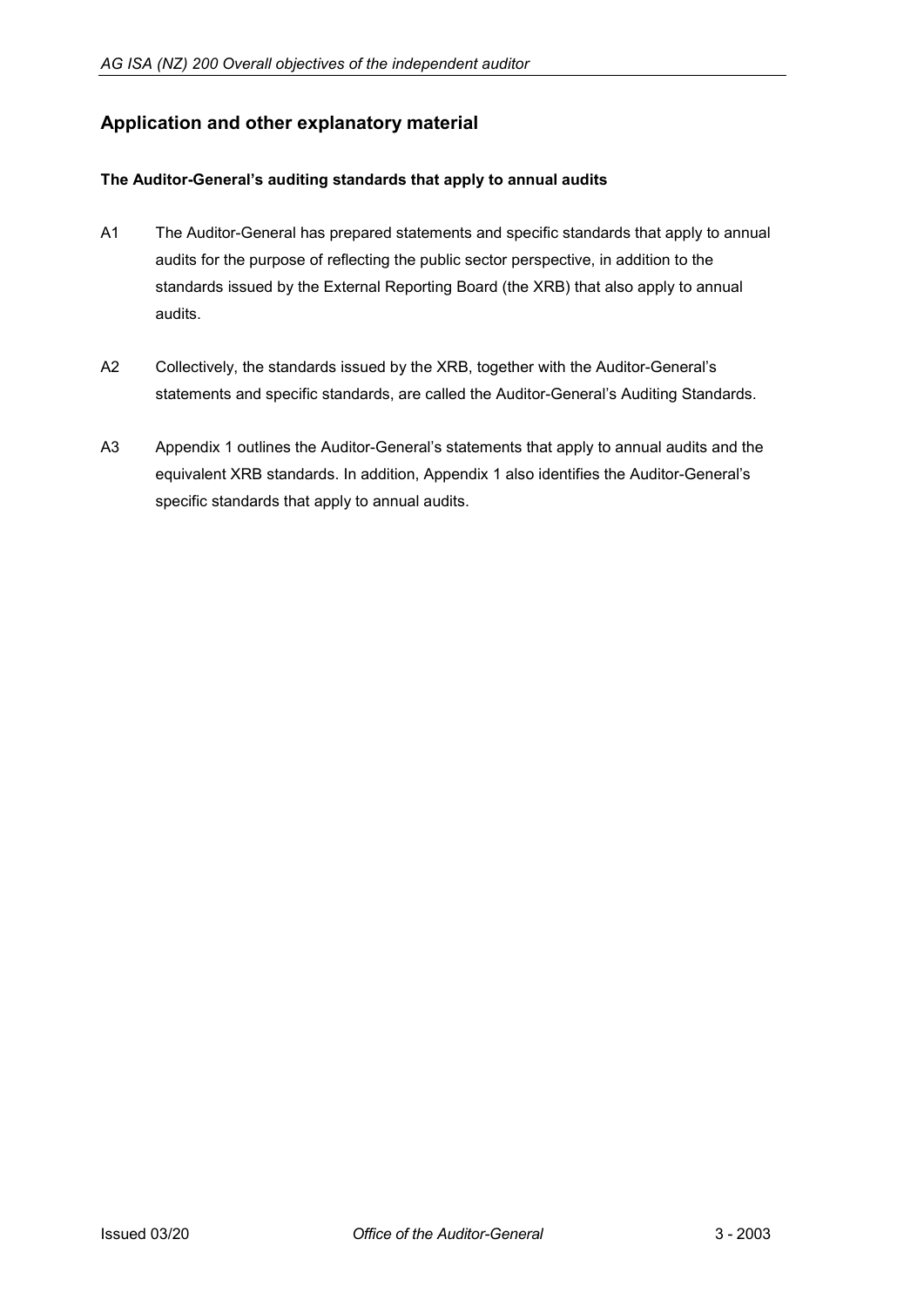# <span id="page-4-0"></span>**Appendix 1 –Auditing Standards that apply to annual audits**

| Auditing standards that apply to annual audits |                                     |                                                        |  |
|------------------------------------------------|-------------------------------------|--------------------------------------------------------|--|
| <b>Applicable XRB standards</b>                | <b>Applicable Auditor-General's</b> | <b>Name of Statement or Standard</b>                   |  |
|                                                | <b>Statement</b>                    |                                                        |  |
| <b>NZAuASB Glossary of Terms</b>               | AG Glossary of terms                | Glossary of terms                                      |  |
| (EG Au4)                                       |                                     |                                                        |  |
| PES <sub>1</sub>                               | AG PES 1                            | Code of ethics for assurance practitioners             |  |
| PES 3 (Amended)                                | AG PES 3 (Amended)                  | <b>Quality control</b>                                 |  |
| <b>ISA (NZ) 200</b>                            | <b>AG ISA (NZ) 200</b>              | Overall objective of the independent auditor and the   |  |
|                                                |                                     | conduct of an audit in accordance with International   |  |
|                                                |                                     | Standards on Auditing (New Zealand)                    |  |
| <b>ISA (NZ) 210</b>                            | AG ISA (NZ) 210                     | The terms of audit engagements                         |  |
| <b>ISA (NZ) 220</b>                            | $\overline{\phantom{a}}$            | Quality control for an audit of financial statements   |  |
| <b>ISA (NZ) 230</b>                            | $\overline{\phantom{a}}$            | Audit documentation                                    |  |
| <b>ISA (NZ) 240</b>                            | AG ISA (NZ) 240                     | The auditor's responsibilities relating to fraud in an |  |
|                                                |                                     | annual audit                                           |  |
| ISA (NZ) 250 (Revised)                         | AG ISA (NZ) 250 (Revised)           | Consideration of laws and regulations                  |  |
| ISA (NZ) 260 (Revised)                         | AG ISA (NZ) 260 (Revised)           | Communication with those charged with governance       |  |
| <b>ISA (NZ) 265</b>                            |                                     | Communicating deficiencies in internal control         |  |
| <b>ISA (NZ) 300</b>                            | AG ISA (NZ) 300                     | Planning the annual audit                              |  |
| ISA (NZ) 315 (Revised)                         | AG ISA (NZ) 315 (Revised)           | Identifying and assessing the risks of material        |  |
|                                                |                                     | misstatement through understanding the entity and its  |  |
|                                                |                                     | environment                                            |  |
| <b>ISA (NZ) 320</b>                            | AG ISA (NZ) 320                     | Materiality in planning and performing an annual audit |  |
| <b>ISA (NZ) 330</b>                            | AG ISA (NZ) 330                     | The auditor's responses to assessed risks              |  |
| <b>ISA (NZ) 402</b>                            |                                     | Audit considerations relating to an entity using a     |  |
|                                                |                                     | service organisation                                   |  |
| <b>ISA (NZ) 450</b>                            | <b>AG ISA (NZ) 450</b>              | Evaluation of misstatements identified during the      |  |
|                                                |                                     | annual audit                                           |  |
| <b>ISA (NZ) 500</b>                            | $\overline{\phantom{a}}$            | Audit evidence                                         |  |
| <b>ISA (NZ) 501</b>                            | $\overline{\phantom{a}}$            | Audit evidence - specific considerations for selected  |  |
|                                                |                                     | items                                                  |  |
| <b>ISA (NZ) 505</b>                            | $\overline{\phantom{a}}$            | <b>External confirmations</b>                          |  |
| ISA (NZ) 510                                   |                                     | Initial audit engagements - opening balances           |  |
| <b>ISA (NZ) 520</b>                            | $\overline{\phantom{a}}$            | Analytical procedures                                  |  |
| <b>ISA (NZ) 530</b>                            | $\overline{\phantom{a}}$            | Audit sampling                                         |  |
| <b>ISA (NZ) 540</b>                            | $\blacksquare$                      | Auditing accounting estimates                          |  |
| <b>ISA (NZ) 550</b>                            | $\overline{\phantom{a}}$            | <b>Related parties</b>                                 |  |
| <b>ISA (NZ) 560</b>                            | $\overline{\phantom{a}}$            | Subsequent events                                      |  |
| ISA (NZ) 570 (Revised)                         | AG ISA (NZ) 570 (Revised)           | Going concern                                          |  |
| <b>ISA (NZ) 580</b>                            | AG ISA (NZ) 580                     | Written representations                                |  |
| <b>ISA (NZ) 600</b>                            | AG ISA (NZ) 600                     | Special considerations - audits of group financial and |  |
|                                                |                                     | performance information (including the work of         |  |
|                                                |                                     | component auditors)                                    |  |
| ISA (NZ) 610 (Revised 2013)                    | $\overline{\phantom{a}}$            | Using the work of internal auditors                    |  |
| <b>ISA (NZ) 620</b>                            | $\overline{\phantom{a}}$            | Using the work of an expert                            |  |
| ISA (NZ) 700 (Revised)                         | AG ISA (NZ) 700 (Revised)           | Forming an opinion and reporting on financial and      |  |